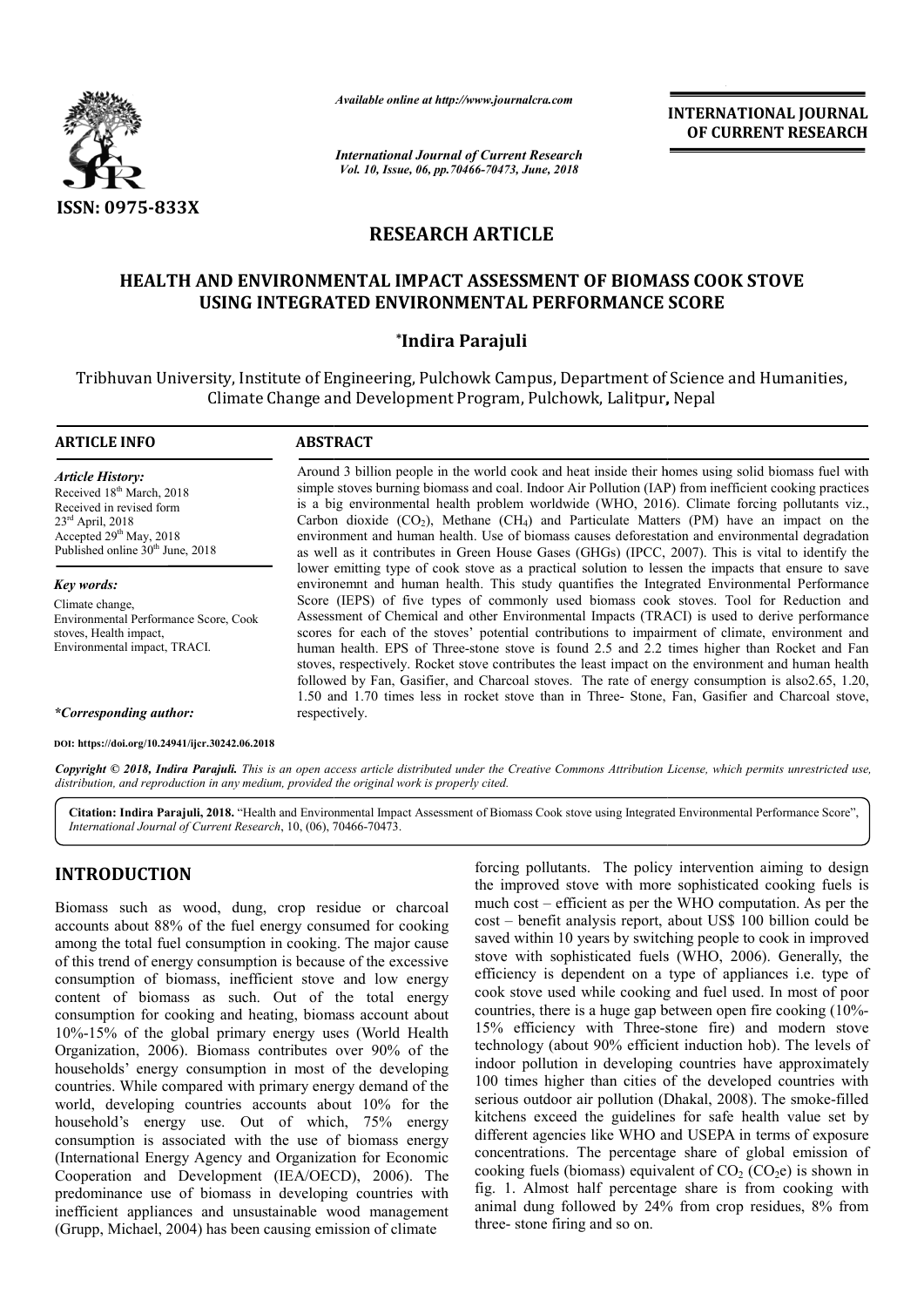

Source:http://timetable.cput.ac.za/\_other\_web\_files/\_cue/DUE/2004/PDF/ 26\_M\_Grupp.pdf (accessed 30 November 2012)

### **Fig. 1. Percentage shares of relative global emission of the**  different cooking fuels, in CO<sub>2</sub>e.

Indoor Air Pollution (IAP) from inefficient cooking practices is a big environmental health problem world widely as almost half of world population relies on biomass as their cooking fuel and space heating (WHO, 2016). Two millions children under age of five die from Acute Lower Respiratory Tract Infection (ALRI) each year (Warwick and Doig,  $2004$ ). $CO<sub>2</sub>$ , Carbon monoxide  $(CO)$ ,  $CH<sub>4</sub>$  and PM contribute in climate change while they derived as the products of incomplete combustion (PICs). The simple stove used in cooking with solid fuels do not merely convert fuel carbon into CO<sub>2</sub> because of poor combustion condition in general and produce PICs, which have excessive contribution on Global Warming Potentials (GWPs) than  $CO<sub>2</sub>$  as such (Kirk R. Smith, 2000). The concentration of these pollutants observed in the kitchens highly exceeds guidelines value for the safe health. Moreover, the solid fuel use as such been identified as an important contributor to deforestation, environmental degradation and even for Greenhouse Gases (GHGs) (Intergovernmental Panel on Climate Change/ IPCC, 2007).Cook stove emits GHGs viz.,  $CO<sub>2</sub>$ , CH<sub>4</sub>, Non- methyl Hydrocarbons, Nitrous Oxide (N<sub>2</sub>O), CO, and oxides of nitrogen (NOx).Cook stoves are also emitting PM emissions from biomass burning, which have significantly strong effects on the climate. The clouds of pollution over the Indian Ocean appear to cause as much warming as GHGs released by human activity according to BBC News headline of 2007 (BBC News, 2007).The soot and Black Carbon (BC) particles are the primary components of the clouds. The cooking fires are the leading source of BC as per the Scientific American article (Biello, 2007).

Renewable source of energy viz., solar, wind, and biomass used for power generation are the major focussed areas of the clean development mechanism (CDM).CDM allows replacing the low- cost alternative with more expensive emission reductions strategy to the individual countries (UNFCCC/CDM, 2006). The wood burning cook stove in a households are categorized under the CDM category as it is a major contributor to global warming (Samson, 2007). Thus, the reliance on biomass fuels in developing nations has put considerable pressure both on human health and environment (deforestation and GHG emissions). If there is no compliance mechanism, the present 2.5 billion people relying on biomass fuel will increase to more than 2.7 billion by 2030 due to growing population. This accelerates the forcing on climate day by day excessively. Finding the way to health and an environment-friendly stove is the vital concern to save health and climate. The impact assessment of stove so far

has done based on the emission extent only. However, merely air pollution concentration could not reflect the real impact on health and environment. One of the practical solutions to find not only the efficient but also environment-friendly cook stove is the vital concern to save both climate and health of the people. Therefore, it is urgent to explore the impact of different biomass stoves separately relating to environment and human health. This study aims to quantify total EPS as a penalty score of commonly used five types of biomass stoves as shown in fig. 2. Hence, it can be helpful to make people aware and facilitate them for replacing high impacting cook stove by less impacting one to reduce both environmental and health effect.

## **MATERIALS AND METHODS**

**Common stove types in world:** Various types of stove are in use as a cooking means of almost half population in the world. The followings are commonly used stove types for the cooking purposes that are evaluated in this study.

- **Three –Stone Stove:** People put three stone in a tripod stand fashion and firewood burned directly under the pot. Usually, the pot being holds 22cm above the surface. Almost 2.2 billion people in the world use this type of stove or it is the most common method of traditional way of cooking practice prevailed in the world.
- **Rocket stove:** The stove made with well- insulation with rocket stove prototype having 10 cm diameter and combustion chamber of 30cm height. The stove was invented by Dr. Larry Winiarski and Aprovecho Research Center, USA. These technologies havebeen available in market for 25 years (Bryden *et al*., 2005). It costs around US\$4 only. Almost half million people of the world are using this type of stove for their cooking purpose.
- **Karve Gasifier Stove:** The stove has a cylindrical combustion chamber and a batch of wood at the top lit. The combustion chamber is filled with 5cm long pieces of wood. The secondary air is passed from the top of the combustion chamber. The stove was invented by Dr. A.D. Karve, Appropriate Rural Technology Institute, India (Raj, 2007). The market price of this type of stove is around US\$10.
- **Philips Prototype Fan:** The stove was designed and promoted by the Philips Company in the Netherlands (Philips, 2006). The combustion chamber of the stove is filled with pieces of wood having length 5cm.The better mixing of flame, gases and air can be ensured via a forced air jets into the combustion chamber in a space between the top of the stove and the pot with electric fan. The average market price of this type of stove is US\$89.
- **Charcoal Jiko:** The bowl-shaped combustion chamber of stove is to be fed by the pieces of charcoal. The air get enter via holes around the stove to combustion zone and the amount of air controlled by a door below fire. This type of stove is famous in many African countries. It is available in a market costing around US\$10.87. Enterprise Works/VITA in Uganda Since 1982 work for the designing and promotion of this type of stove. In overall, around 200,000 stoves are used by people in Ghana.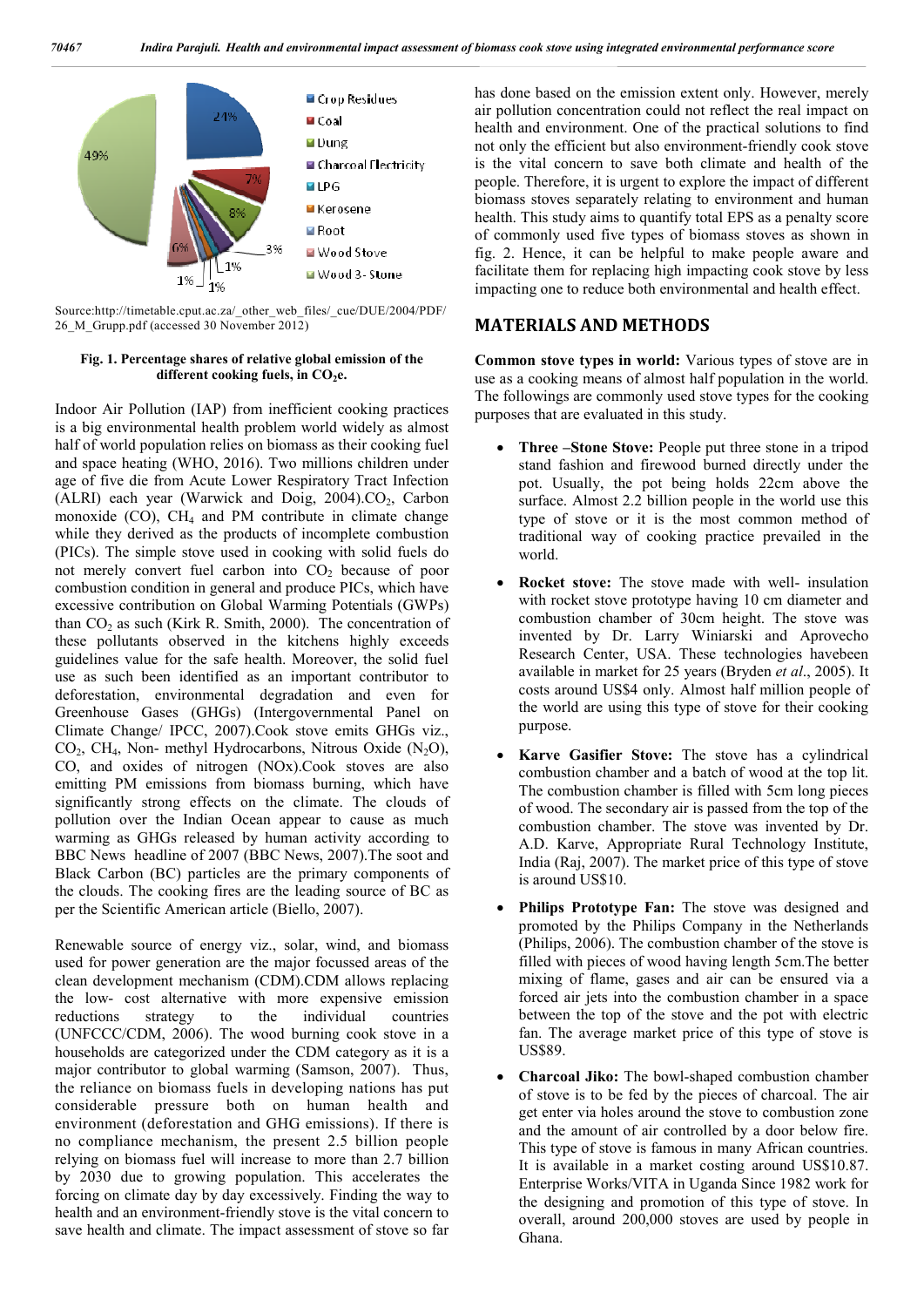

**Three-stone stove**





**Rocket stove Karve Gasifier stove**



**Philips PrototypeFan stove**

**Jiko Charcoal stove**

#### **Fig. 2.Various Various cook stove types prevailing in the world**

As shown in Table 4, Single person requires the energy for cooking task equivalent to energy required to boil 10 liter of water on a daily basis (Nordica Mac Carthy, provecho Research Center, field study India, 2008).

**Modelling methodology and tool:** In this study, (TRACI, which is the modeling software prescribed by United States Environmental Protection Agency (USEPA),is used to calculate Integrated Environmental Performance Score (IEPS). It helps to compare environmental and health impact preferring ability of two or more products or processes. TRACI facilitates to characterize the potential impact viz. Ozone Depletion(OD), Global Warming (GW), Acidification (AC), Eutrophication (EU), Photochemical smog (P.Smog), Human Health Cancer (HHC), Human Health Non-Cancer (HHNC), Human Health Criteria (HHCR), Eco-toxicity (ET), Fossil Fuel Depletion (FFD), land use, and water use. This is a simple computational model to quantify the potential impacts (TRACI, 2002). Cancer (HHNC), Human Health<br>ity (ET), Fossil Fuel Depletion<br>ee. This is a simple computational<br>il impacts (TRACI, 2002).<br>ronmental impact of products or<br>cycle (Ciambron, 1997; B.W.

It helps to compute the environmental impact of products or process throughout the life cycle (Ciambron, 1997; B.W. Vigon, 1994). To measure the environmental performance, a "cradle to grave" process life-cycle assessment has applied. Each stage life of production process have impact on environment, which includes raw materials acquisition, product manufacturing, transportation, installation, operation and maintenance, and ultimately recycling and waste management (Lippiatt, 2002). Emission inventory derived from Water Boiling Test (WBT) for five common stove types utilized as an inventory data for this model referr Nordica Maccarty *et al*., 2008 as mentioned in Table 2. s life-cycle assessment has applied.<br>
oduction process have impact on<br>
cludes raw materials acquisition,<br>
ransportation, installation, operation<br>
ultimately recycling and waste<br>
2002). Emission inventory derived<br>
(WBT) for The modified WBT test protocol prescribed by University of The modified WBT test protocol prescribed by University of California at Berkeley (UCB), 2003 (Bailis *et al.*, 2007a) was followed by the referred study. WBT is the common process throughout the world to understand the energy transform from the fuel to cooking pot. The emission with different stoves in WBT is used as a baseline data for the sake of consistent result. Finally, the integrated impact of each pollutant is calculated individually that results the total penalty score of each stove types. e referred study. WBT is the common process<br>world to understand the energy transform from<br>king pot. The emission with different stoves in<br>as a baseline data for the sake of consistent

For every stage of life cycle, nine environmental impact categories viz., GW, AC, EU, ET, HHCR, HHC, HHNC, P.Smog and FFDP, caused by different pollutants derived from cooking are computed applying the inventory data and characterization factors. The total EPS are calculated using equation  $(1)$  –  $(3)$  to derive the environmental impact equation  $(1) - (3)$  to derive the environmental impact categories. Finally, the overall impact is calculated with the utilization of characterization factors as listed in BEES 3.0 utilization of characterization factors as listed in BEES 3.0 (Lippiatt, 2002). The relative importance weight and normalization value are also utilized while computation as stated in previously published journal (Parajuli *et al*., 2017). result. Finally, the integrated impact of each pollutant calculated individually that results the total penalty score each stove types.<br>For every stage of life cycle, nine environmental impactegories viz., GW, AC, EU, ET,

**Environmental performance index (EPI):** Analysis of the specific pollutants, Environmental Performance Index (EPI) Environmental impact of various pollutants calculated as per specific pollutants, Environmental Performance Index (EPI)<br>Environmental impact of various pollutants calculated as per<br>the effects of individual pollutants using TRACI, so it results the EPS as per the weight age effect of each pollutant.

$$
L_A = \sum_{i=1}^{n} I_{ij} \times L_A factor \tag{1}
$$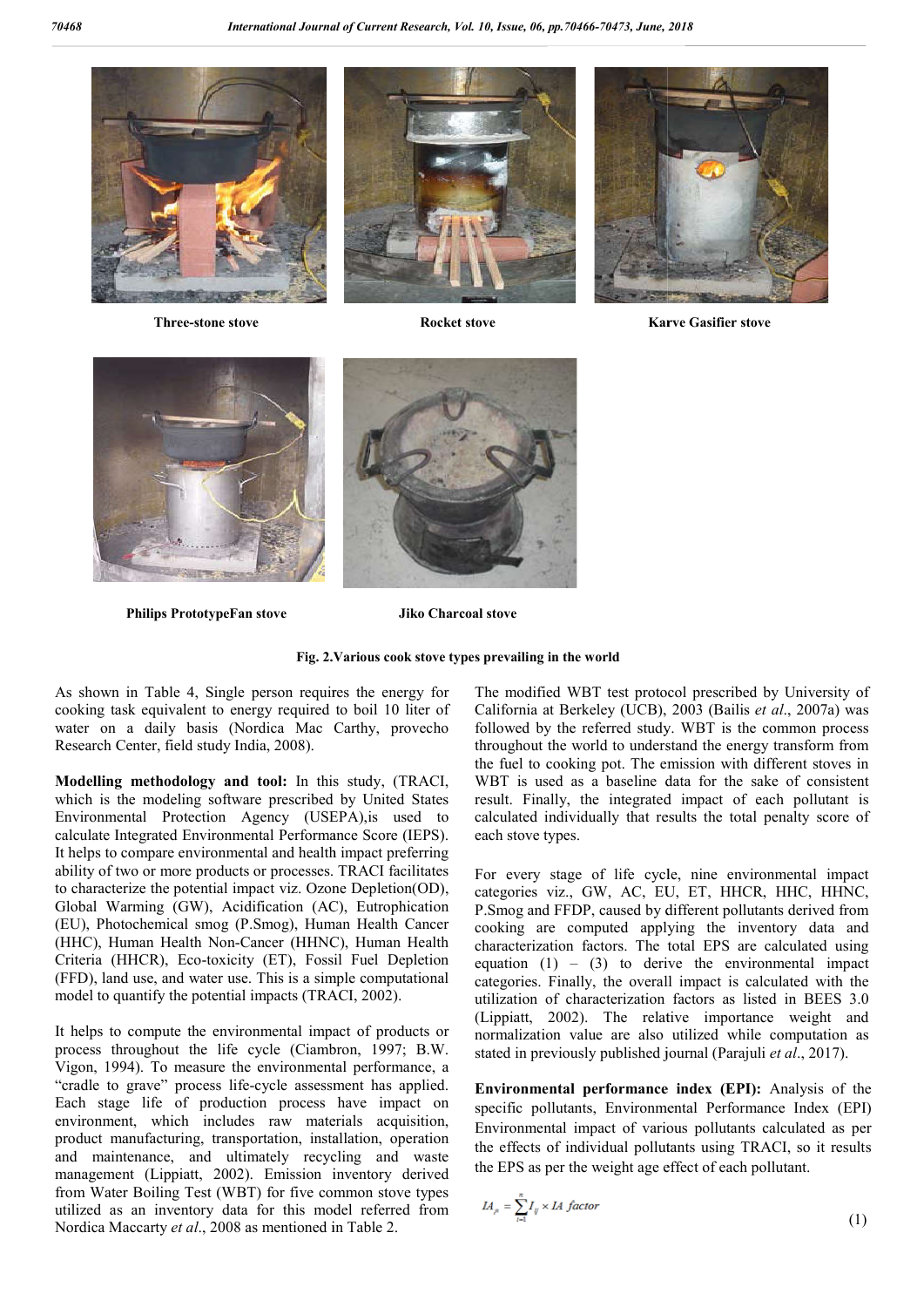Where,

$$
Env Scorej = environmental performance score for the building product alternative j,
$$

$$
IA \, Score_{jk} = \frac{IA_{jk} \times IVwt}{Norm_k} \times 100 \tag{2}
$$

$$
Env\ Score \ \frac{p}{j} = \sum_{k=1}^{p} IAScore
$$
 (3)

where,

|              |     | number of environmental impact categories,               |  |  |  |  |  |  |  |
|--------------|-----|----------------------------------------------------------|--|--|--|--|--|--|--|
| ĪΑ           | $=$ | characterized, normalized and weighted score for         |  |  |  |  |  |  |  |
| Scorejk      |     | alternative "i" with respect to environmental impact     |  |  |  |  |  |  |  |
|              |     | $K$ .                                                    |  |  |  |  |  |  |  |
| <b>IVwtk</b> |     | impact category importance weight for impact k,          |  |  |  |  |  |  |  |
| Normk        | =   | normalization value for impact k,                        |  |  |  |  |  |  |  |
|              |     | inventory flow.                                          |  |  |  |  |  |  |  |
| n            | =   | number of inventory flows in impact category k,          |  |  |  |  |  |  |  |
| Iii          | $=$ | inventory flow quantity for alternative "i" with respect |  |  |  |  |  |  |  |
|              |     | to flow "I".                                             |  |  |  |  |  |  |  |
| IA factori   |     | characterization<br>factor<br>for<br>impact assessment   |  |  |  |  |  |  |  |
|              |     | inventory flow I                                         |  |  |  |  |  |  |  |

### **RESULTS AND DISCUSSION**

The total penalty score of common biomass cook stoves is computed using TRACI based on the amount of pollutants released from stoves with WBT. EPS of the stove is evaluated considering the associated environmental factors including GW, AC, EU, HHCR, HHC, HHNC, P. Smog, FFD and ET. Nine associated impact categories are considered for this analysis although TRACI has twelve-impact categories. EPSs for each impact categories are calculated and the total performance scores for each stove types are computed similar as our previously published article (Parajuli *et al*., 2017) using normalization values as guided by BESS 3.0 guideline (Lippiant, 2002) similar as previously published article (Parajuli *et al*., 2017).

The IEPS is estimated using the inventory based on the emission data as depicted in Table 3. A considerable difference is found in total EPS with various stoves. Integrated EPS penalty of Three-stone, Rocket, Fan, Gasifier and Charcoal stoves obtained as3.3E+02, 1.3E+02, 1.7E+02, 2.2E+02, and 2.2E+02, respectively as shown in Table 3. Integrated EPS share of five kinds of stoves found with higher Score sequence as Three-stone> Charcoal> Gasifier> Fan> Rocket as shown in Table 3. The EPS score of GWP of each type of stoves found to be noticeable among the other impact category.

While concerning GWP of various stoves, the percentage share of Three-stone, Rocket, Fan, Gasifier and Charcoal stove 89.87%, 85%, 91.34%, 91.92% and 89.85%, respectively as shown in fig.4. Likewise, AC potential calculated with the percentage share of 0.004%,0.012%, 0.008%, 0.004% and 0.007% and EU potential calculated with the percentage share of 1.81%, 5.27%,3.65%,1.85% and 3.19%, respectively of Three-stone, Rocket, Fan, Gasifier and Charcoal stove as in fig. 3. The HHC contribution of Three-Stone, Rocket, Fan, Gasifier and Charcoal stove 0.00002%, 0.0004%, 0.00001%, 0.00004%, 0.00003% and HHNC contribution 0.035%, 0.065%, 0.018%,0.067%,0.053%, respectively. Rocket stove has excessive contribution on HHCR i.e. about 3.983% followed by 2.734 % by Three- Stone, 1.28% by Charcoal, 0.87% by Gasifier and 0.11% by Fan stove as depicted in fig.4.

In a similar way, P. smog share is obtained as 0.016%, 0.019%, 0.005%, 0.02% and 0.03% respective of Three-stone, Rocket, Fan, Gasifier and Charcoal stove. The percentage share of ET is found as 0.40%,0.76%,0.20%,0.78%,0.61% respectively and FFD is found 5.11%,4.80%,4.65%,4.46%,4.96%, respectively of Three-stone, Rocket, Fan, Gasifier and Charcoal stoves cooking with a stove of individual type for a day. The integrated penalty score of Three- stone stove is found to be 3344.39 followed by Charcoal, Gasifier, Fan, and Rocket with respective IEPS penalty 2213.44, 2154.67, 1661.48, and 1340.10.



**Fig. 3. Individual impact potential of five different Stoves prevailed in the world**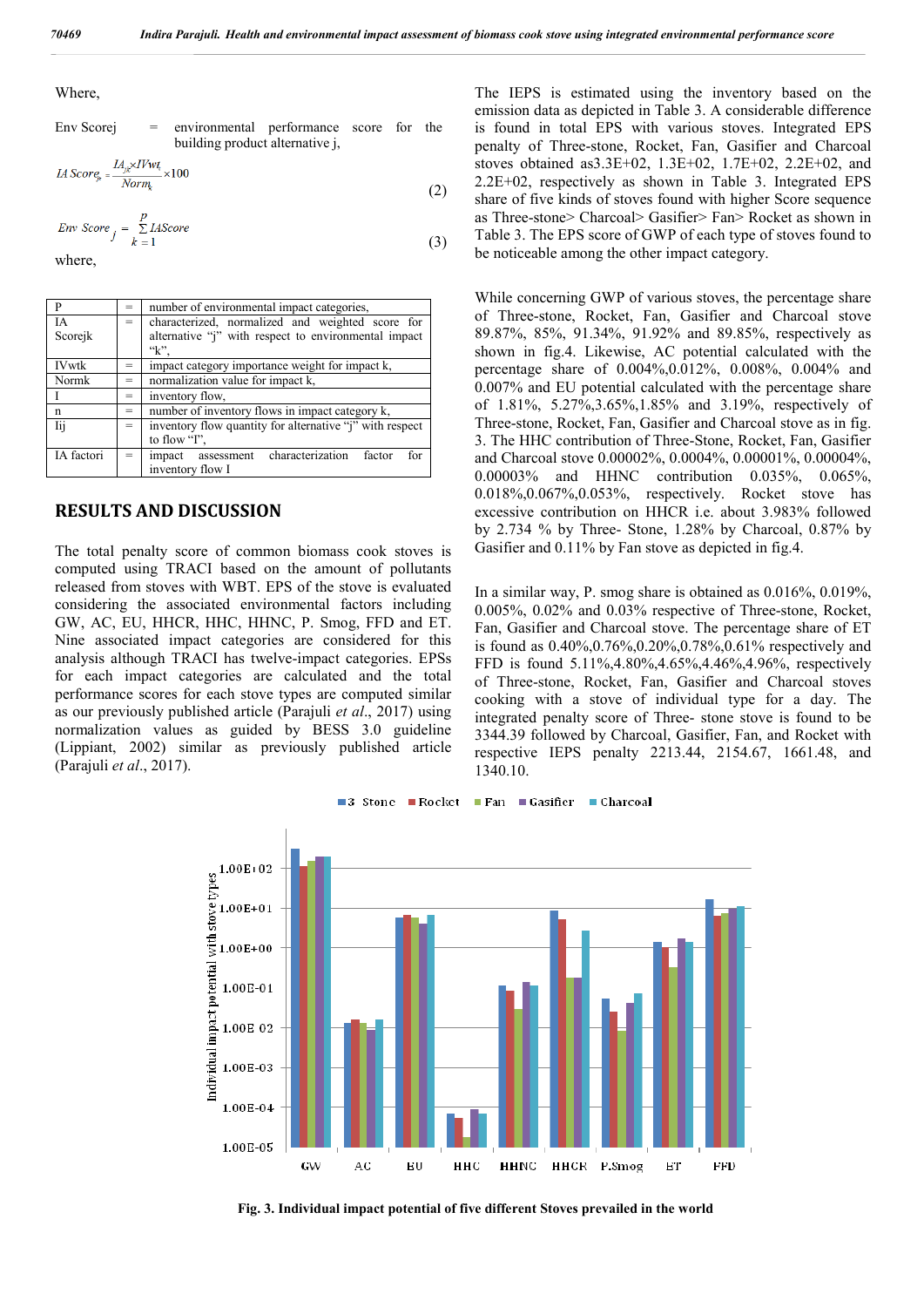

### **Fig.4. Percentage contribution of various potential impacts for various stove types (a) Three- Stone Stove (b) Rocket Stove (c) Fan Stove (d) Gasifier stove (e) Charcoal Stove**

| Table 1. Time Elapsed and Energy Consumption while boiling 11 of water and simmer it for 30 |
|---------------------------------------------------------------------------------------------|
| min with different cooking stoves in WBT                                                    |

| Stove Type  | Time taken to boil $&$ simmer for 30 min | KJ/lit (Sp. Energy consumption) | Remarks                        |
|-------------|------------------------------------------|---------------------------------|--------------------------------|
| Three-Stone | ے ر                                      | 6553                            | Not required additional energy |
| Rocket      | 47                                       | 2470                            | Not required additional energy |
| Fan         |                                          | 2973                            | 2.25KJ for 37min               |
| Gasifier    |                                          | 3721                            | Not required additional energy |
| Charcoal    |                                          | 4216                            | Not required additional energy |

Source: Nordica Maccarty *et al*., 2008

### **Table 2. Emission categories and mass produced while boiling and simmering for 30 min (1lit water)**

| <b>Emission Categories</b> |             |        | <b>Stove Types</b> |          |          |
|----------------------------|-------------|--------|--------------------|----------|----------|
|                            | Three-stone | Rocket | Fan                | Gasifier | Charcoal |
| $C02$ (g/l)                | 536         | 206    | 277                | 356      | 300      |
| Method(e/l)                | 0.6         | 0.1    |                    | 0.4      |          |
| N20(g/l)                   |             |        |                    |          |          |
| $C_0$ (g/l)                | 37          |        |                    |          | 72       |
| $NOX$ (g/l)                | 0.5         | 0.7    | 0.6                | 0.6      | 0.7      |
| Formaldehyde $(g/l)$       | 0.4         | 0.3    | 0.1                | 0.5      | 0.4      |
| $PM_{2.5}(mg/l)$           | 240         | 140    |                    | 50       | 75       |
| NMHC $(g/l)$               | 1.4         | 0.3    | 0.4                |          | 2.5      |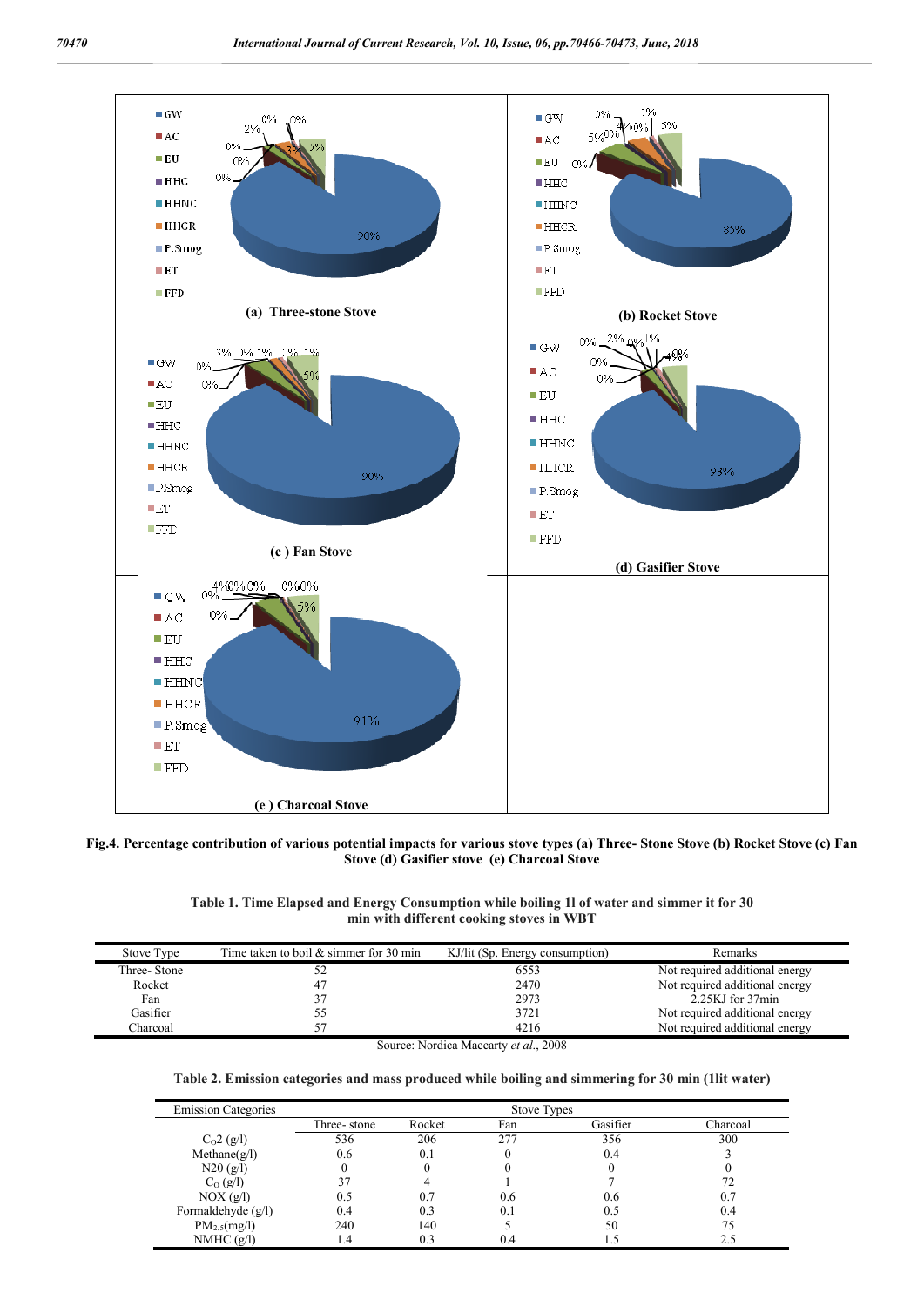|  |  | Table 3. Comparison of Stove wise individual impact sharing on a daily basis |  |  |  |  |  |  |  |  |
|--|--|------------------------------------------------------------------------------|--|--|--|--|--|--|--|--|
|--|--|------------------------------------------------------------------------------|--|--|--|--|--|--|--|--|

| Impact Type | 1 lit water for boiling and simmering for 30 mins |              |              |              |              |              | 101 water/day |              |              |              |  |
|-------------|---------------------------------------------------|--------------|--------------|--------------|--------------|--------------|---------------|--------------|--------------|--------------|--|
|             | 3- Stone                                          | Rocket       | Fan          | Gasifier     | Charcoal     | 3- Stone     | Rocket        | Fan          | Gasifier     | Charcoal     |  |
| GW          | $3.01E + 02$                                      | $1.14E + 02$ | $1.52E + 02$ | $2.00E + 02$ | 1.99E+02     | $3.01E + 03$ | $1.14E + 03$  | $1.52E + 03$ | $2.00E + 03$ | $.99E + 03$  |  |
| AC          | 1.35E-02                                          | 1.57E-02     | 1.35E-02     | 8.98E-03     | 1.57E-02     | 1.35E-01     | 1.57E-01      | 1.35E-01     | 8.98E-02     | 1.57E-01     |  |
| EU          | $6.06E + 00$                                      | $7.07E + 00$ | $6.06E + 00$ | $4.03E + 00$ | $7.07E + 00$ | $6.06E + 01$ | $7.07E + 01$  | $6.06E + 01$ | $4.03E + 01$ | $7.07E + 01$ |  |
| <b>HHC</b>  | 7.34E-05                                          | 5.49E-05     | 1.83E-05     | 9.16E-05     | 7.34E-05     | 7.34E-04     | 5.49E-04      | 1.83E-04     | 9.16E-04     | 7.34E-04     |  |
| <b>HHNC</b> | 1.16E-01                                          | 8.72E-02     | 2.93E-02     | .45E-01      | 1.16E-01     | $1.16E + 00$ | 8.72E-01      | 2.93E-01     | 1.45E+00     | $1.16E + 00$ |  |
| <b>HHCR</b> | $9.14E + 00$                                      | $5.34E + 00$ | 1.90E-01     | 1.90E-01     | $2.85E + 00$ | $9.14E + 01$ | $5.34E + 01$  | 1.90E+00     | 1.90E+00     | $2.85E + 01$ |  |
| P. Smog     | 5.26E-02                                          | 2.57E-02     | 8.38E-03     | 4.33E-02     | 7.32E-02     | 5.26E-01     | 2.57E-01      | 8.38E-02     | 4.33E-01     | 7.32E-01     |  |
| ET          | $1.37E + 00$                                      | $.03E + 00$  | 3.42E-01     | 1.71E+00     | 1.37E+00     | $1.37E + 01$ | $1.03E + 01$  | $3.42E + 00$ | 1.71E+01     | $1.37E + 01$ |  |
| <b>FFD</b>  | $1.71E + 01$                                      | $6.44E + 00$ | $7.74E + 00$ | $9.69E + 00$ | 1.10E+01     | 1.71E+02     | $6.44E + 01$  | $7.74E + 01$ | $9.69E + 01$ | $1.10E + 02$ |  |
| <b>IEPS</b> | $3.3E+02$                                         | $1.3E + 02$  | $1.7E + 02$  | $2.2E+02$    | $2.2E+02$    | 3344.39      | 1340.10       | 1661.48      | 2154.67      | 2213.44      |  |
|             |                                                   |              |              |              |              |              |               |              |              |              |  |

**Table 4. Energy consumption on a daily and yearly basis while cooking with various stoves type**

| Stove Type |                                    |            | Daily energy consumption/capita     |                             | Yearly energy consumption/capita |               |                                      |                                |
|------------|------------------------------------|------------|-------------------------------------|-----------------------------|----------------------------------|---------------|--------------------------------------|--------------------------------|
|            | Time<br>required For<br>$10$ l/dav | Time in hr | Energy<br>consumed<br>KJ/day/capita | Additional<br>energy $(KJ)$ | Time<br>required/<br>year        | Time in<br>hr | Energy<br>consumed<br>KJ/year/capita | Additional energy (KJ)         |
| 3- Stone   | 520                                | 8.67       | 65530                               |                             | 189800                           | 3163.33       | 23918450                             | Not required additional energy |
| Rocket     | 470                                | 7.83       | 24700                               |                             | 171550                           | 2859.16       | 9015500                              | Not required additional energy |
| Fan        | 370                                | 6.17       | 29730                               | 22.5                        | 135050                           | 2250.83       | 10851450                             | 8212.5                         |
| Gasifier   | 550                                | 9.17       | 37210                               |                             | 200750                           | 3345.83       | 13581650                             | Not required additional energy |
| Charcoal   | 570                                | 9.50       | 42160                               |                             | 208050                           | 3467.50       | 15388400                             | Not required additional energy |

Relating with the energy consumption, the Three- Stone stove needs excess energy i.e. 6553 KJ/l for boiling 1lit water and simmer it for 30 minute followed by Charcoal, Gasifier, Fan, Rocket stove respectively of 4216KJ/l, 3721KJ/l, 2973 KJ/l and 2470 KJ/l as shown in Table 1. While concerning time to boil a lit. of water and simmer it for 30 min, the Charcoal stove takes more time among other i.e. 57min followed by 55min, 52min, 47min, 57min, 55min, 52min, 47 min and 37 min respectively in Gasifier, Three-Stone, Rocket and Fan stove as depicted in Table 1. Total EPS penalty percentage share with Three-stone stove is found to be higher i.e. 3.3E+02 followed by 2.2E+02, 2.2E+02,1.7E+02 and 1.3E+02, respectively of Charcoal, Gasifier, Fan and Rocket stove. The GWP has excessive contribution in the order as92%, 91%, 90%, 90%, and 85% respectively of Gasifier, Fan, Charcoal, Three-stone, Rocket while compared among their respective other impact categories contribution. The GWP computes with consideration of pollutants viz.,  $CO_2$ , CH4, N<sub>2</sub>O, Formaldehyde, PM<sub>2.5</sub> and Non-Methyl hydrocarbon (NMHC). In this way, GWP of Rocket stove is found lesser compared to other stove types. The similar result is found while compared with GWP of each stove type by Nordica Mac Carty *et al*., 2007 with vary in impact extent of individual stove types, derived from this study. The EPS of GWP of each stove type is found noticeable among other impact categories with a particular difference in an amount of CO, CO<sub>2</sub>, CH<sub>4</sub>, N<sub>2</sub>O, NO<sub>x</sub>, NMHC, formaldehyde and  $PM_{2.5}$ emisson.FFD, EU, and HHCR impacts cause by stoves are obtained comparatively more excessive than other impacts categories. This is because of use of fossil fuel for each type. The effect of FFD is due to NOx emission, and HHCRis due to  $PM_{2.5}$ , NOx, CO and CO<sub>2</sub> emission while burning stove. The HHCR impact is higher in Three–stone followed by Rocket as this stove produces excess amount of CO,  $CO<sub>2</sub>$ , and  $PM<sub>2.5</sub>$ . Based on a result of total EPS and its analysis, it has shown that Three-stone stove is found as the worst among other stoves for GWP, HHCR and FFD mentioned in Fig. 3. Rocket stove has more impact contribution for AC and EU. While concerning with HHC, HHNC and ET impacts, Gasifier stove contributes more than other stove types. Likewise, Charcoal stove contributes more impact on P. Smog among four other types.

While concerning with the total EPS, Three-stone is found to be 2.5, 2.01, 1.54 and 1.51 times higher than Rocket, Fan, Gasifier and Charcoal stove, respectively. From a result of impact computation, Rocket stove is found to be less impacting to environment and health followed by Fan, Gasifier, and Charcoal. Moreover, the use of Rocket stove adds more economic value as it is available with cheap cost as compared to other types of cook stoves. On the other way, Rocket stove requires less amount of energy although it takes additional 10min than Fan stove. Moreover, the Fan stove requires additional energy i.e. 2.25KJ for 37min to operate it.The energy consumption for the fan stove is also higher i.e. 80.35KJ/min than Charcoal, Gasifier and Rocket stove with the respective energy consumption of 73.96KJ/l, 67.65KJ/l and 52.55KJ/l. Hence, the Rocket stove is the most appropriate stove to use for cooking job as it is less polluting and consuming less energy among other stoves.Rocket stove is standing as an efficient stove as it consumes less energy to boil and simmer the water as compared to other stoves types as shown in Table 4.Rocket stove permits to transfer the energy from fuel to the cooking pot efficiently without unnecessary heat loss in surrounding.The energy consumption while cooking with the Rocket stove is also less as compared to other stove types. Hence, less firewood is required while cooking as compared to other stove that would also have contribution in reduction of rate of deforestation as well as savingthe climate. World widely, 2.2 billion people are user of the Three-stone cook stove which is standing as an inefficient and more polluting stove among other common types of stoves. With the current statistics with this study, the stove has 7.36E+12 impacts with the consumption of 1.44E+14KJ per day energy world widely. This is forcing on climate and human health and also in deforestation. More than half of the total use of the residential energy and 80% of households' energy is used for cooking respectively in developing countries and other poor countries (Goldemberg *et al*., 2000).Promotion of improved cook stoves are the cheapest and efficient way to save fuel input. Therefore, the policy interventions are required to target this group of biomass users. This helps to achieve the higher levels of energy efficiency with the reduction of pollution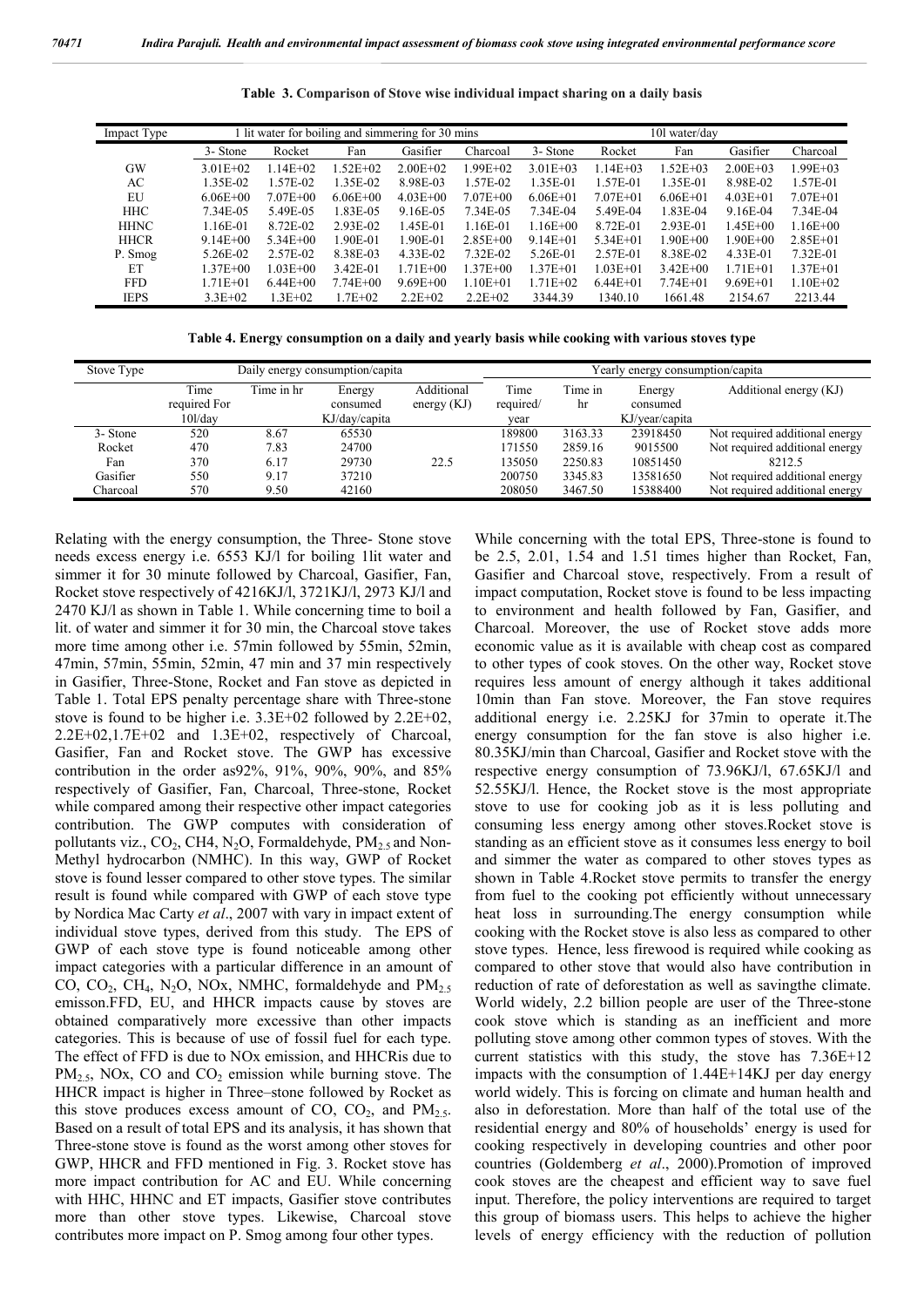concentration that is harmful to the environment and human health. For this, the less impacting stove should be enforced legally and promote socially.

## **CONCLUSION**

Out of five cook stoves, the highest EPS penalty is obtained with the Three-stone followed by Charcoal, Gasifier, Fan and Rocket stove. The integrated EPS of Three-stone traditional cook stove found 2.5 times higher than Rocket stove and 2.2 times higher than Fan stove. Based on the IEPS, this study concludes that the use of Rocket stove contributes in lowering the health and environmental impact followed by Fan, Gasifier and Charcoal. The market price of the Rocket stove, cheaper than other stove types, helps to save the economy as well. However, the Three-stone stove needs replacement legally to protect health and environment as well as to save the unnecessary loss of energy of the related country. The energy consumed by the Three- stone firing is 2.65, 2.20, 1.76, 1.55 times more than Rocket, Fan, Gasifier and Charcoal stove respectively. Hence, the traditional Three-stone stove is not only harmful for environment and health of the people but also inefficient. Therefore, this study recommends for the consideration of pollutants released while burning the stove as well as the amount of energy consumption while assessing the stove. Hence, it can easily be predicted health and environmental burden caused by stoves and its efficiency. Based on the valid scientific result, it is helpful to motivate the public for using less-polluting and efficient stove to reduce the adverse effect on environment and human health and reduce forced on climate.

### **Acknowledgement**

Authors would like to thank Mrs. Jane Bare, National Risk Management Research Laboratory, United States EPA for her valuable suggestion during the modeling with TRACI.

# **REFERENCES**

- Bailis, R., Berrueta, V., Chengappa, C., Dutta, K., Edwards, R., Masera, O., Still, D., and Smith, K.R. 2007a. Performance testing for monitoring improved biomass stove interventions: experiences of the Household Energy and Health Project. *Energy for Sustainable Development*, 11(2):57-70.
- BBC News, August 1 2007. Asia's brown clouds warm planet.
- Biello, David. 2007. "Brown haze from cooking fires cooking earth, too." *Scientific American.com.*
- Bryden, M., Still, D., Scott, P., Hoffa, G., Ogle, D., Bailis, R., and Goyer, K. 2005. Design Principle of wood burning cook stoves. *Aprovecho Research Center/Shell Foundation/ Partnership for clean air.* USEPA EPA-402-K-05\_004
- Ciambrone, D.F. 1997. Environmental Life Cycle Analysis. *Lewis Publisher, New York. Clean Indoor Air Conference in Bangalore*, India.
- DhakalShobhakar. 2008. Climate Change and Cities: The Making of a Climate Friendly Future. http://dx.doi.org/ 10.1016/B978-0-08-045341- 5.00007-4, Chapter 7.
- Environmental Protection Agency. 2000. "Air Quality Criteria for Carbon Monoxide", EPA 600/P-99/001F, 2.ed, Washington, United States of America, 295 p.
- Goldemberg J, Reddy AKN, Smith KR, Williams RH. 2000. Rural Energy in Developing Countries. In: Goldemberg J,

ed. *World energy assessment*. New York, United Nations Development Programme. 367–389.

- Grupp, Michael. 2004. Domestic cooking appliances in developing countries - Economic and environmental aspects. *Proceedings of the Domestic Use of Energy Conference.*
- Hugh Warwick and Alison Doig. 2004. Smoke the Killer in the Kitchen. Indoor air pollution in developing countries. *ITDG Publishing*. URL: https://practicalaction.org/ docs/smoke/itdg%20smoke%20report.pdf
- Indira Parajuli and HeeKwan Lee, 2017. "Integration Techniques for Environmental Impact Assessment of Industrial Pollutants". International Journal of Environmental Protection, Vol. 7, Iss. I, PP. 1-7.
- International Energy Agency (IEA)/ Organization for Economic Cooperation and Development (OECD).*World Energy Outlook.* 2006. (http://www.oecdilibrary.org/content/ book/weo-2006-en). Accessed in 2006.
- IPCC (Intergovernmental Panel on Climate Change). 2007. Changes in atmospheric constituents and in radiative forcing in Climate Change. *The Physical Science Basis*, *the forth assessment report of IPCC*. Cambridge University Press, Cambridge, United Kingdom and New York, NY, USA. Chapter 2.
- Kirk R. Smith, R. Uma, V.V.N. Kishore, Junfeng Zhang, V. Joshi, and M.A.K. Khalil. 2000.GreenHouse implications of households' stoves: an analysis for India. *Annual Review of Energy and Environment*. 25: 741-63.
- Lippiatt, B.C. 2002. Building for Environmental and Economic Sustainability Technical Manual and User Guide (BEES 3.0). *United States Environmental Protection Agency (USEPA), Office of pollution prevention and Toxics*, *National Science and Technology (NIST)*.
- Nordica Mac Carthy, Dean Still, Demon Ogle, Thomas Drouin. 2008. Assessing Cook Stove Performance: Field and Lab Studies of Three Rocket Stoves Comparing the Open Fire and Traditional Stoves in Tamil Nadu, India on Measures of Time to Cook, Fuel Use, Total Emissions, and Indoor Air Pollution. *Aprovecho Research center*.
- Nordica MacCarty, Damon Ogle and Dean Still, Tami Bond, Christoph Roden, Bryan Willson. 2007. A Laboratory comparison of the global warming potential of six categories of biomass cooking stoves. *Aprovecho Research Center.* 1-26. URL: http://stoves.bioenergylists.org /stovesdoc/Aprovecho/gwp/Global\_Warming\_Potential\_of Six\_Types\_of\_Stoves\_Aprovecho\_9-6-07.pdf
- Nordica Mac Carty, Damon Ogle and Dean Still. 2008. A Laboratory comparison of global warming impact of five major types of biomass cooking stoves. *Energy for Sustainable Development*. 12(2):56-65.
- Partnership for Clean Indoor Air. 2004. USEPA EPA-402-K-05\_004.
- Philips Research press release. Philips develops a woodstove that saves lives and preserves energy resources. *Philips*. February 2, 2006. URL: http://www.research. philips.com/ newscenter/archive/2006/060227-woodstove.html.
- Raj, N.G. 2007. Seeking to make fire without smoke.*The Hindu, Chennai, India.* June 28.
- Samson, Roger. 2007. Green House Gas emissions. Partnership for clean indoor air conference, Bangalore, India. March 10-13.
- United Nations Framework Convention on Climate Change (UNFCCC).

2006.URL:http://unfccc.int/kyoto\_protocol/mechanisms/cle an\_development\_mechanism/items/2718.php.